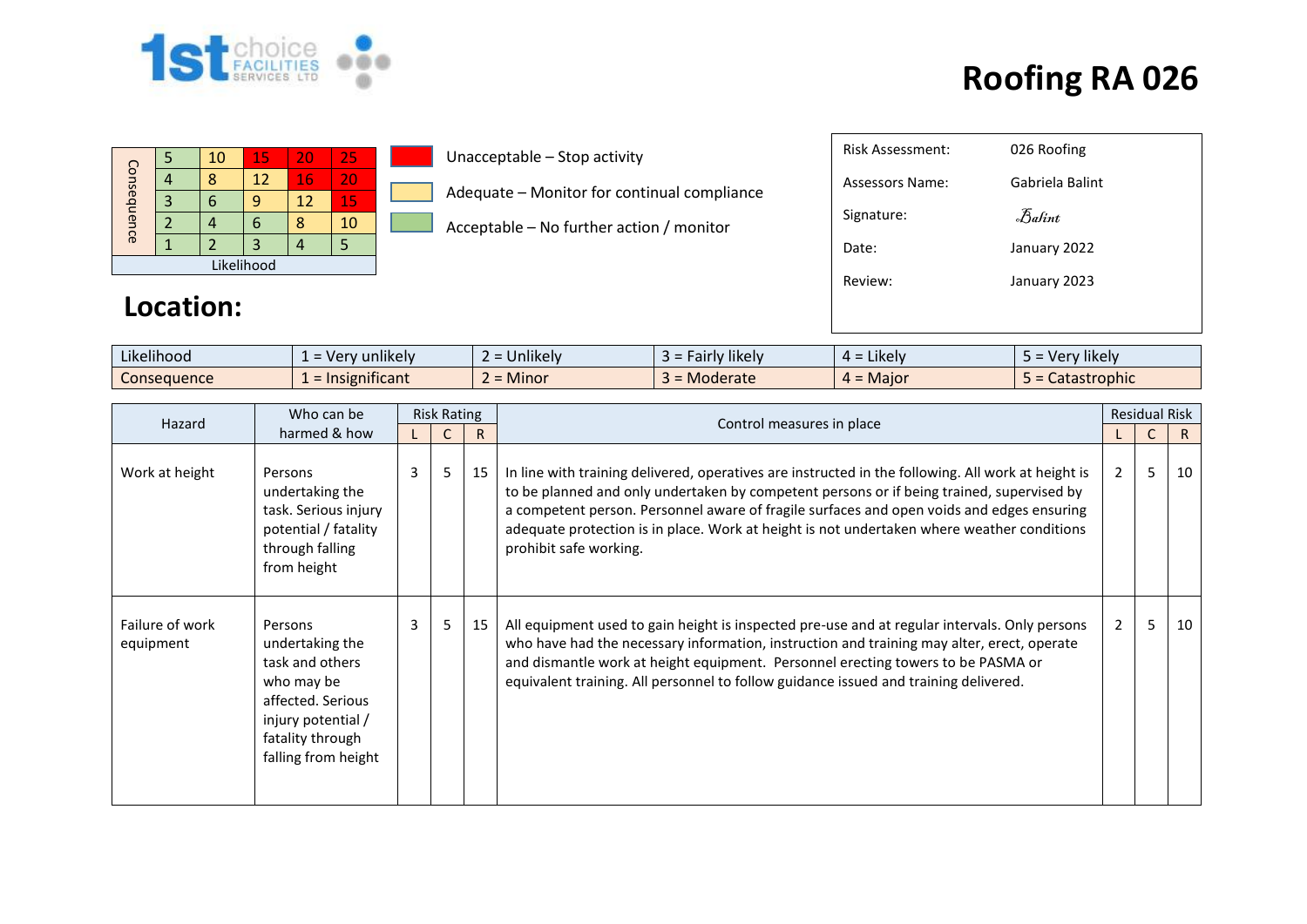

| Hazard                            | Who can be                                                                                                                                              | <b>Risk Rating</b> |              |           | Control measures in place                                                                                                                                                                                                                                                                                                                                      | <b>Residual Risk</b> |             |              |
|-----------------------------------|---------------------------------------------------------------------------------------------------------------------------------------------------------|--------------------|--------------|-----------|----------------------------------------------------------------------------------------------------------------------------------------------------------------------------------------------------------------------------------------------------------------------------------------------------------------------------------------------------------------|----------------------|-------------|--------------|
|                                   | harmed & how                                                                                                                                            |                    | $\mathsf{C}$ | ${\sf R}$ |                                                                                                                                                                                                                                                                                                                                                                |                      | $\mathsf C$ | $\mathsf{R}$ |
| Objects falling from<br>height    | Persons<br>undertaking the<br>task and others<br>who may be below<br>work at height.<br>Struck by could<br>cause serious injury<br>potential / fatality | 3                  | 5            | 15        | When working at height personnel are aware of activities taking place in the vicinity and<br>ensure that adequate protection is in place e.g. netting, fans, toe boards etc. Exclusion zones<br>below may require implementation. Use of hard hats mandatory.                                                                                                  | 2                    | 5           | 10           |
| Contact with<br>overhead services | Persons<br>undertaking the<br>task and others<br>who may be<br>affected. Serious<br>injury potential /<br>fatality through<br>contact.                  | 3                  | 5            | 15        | Work at height is strictly controlled and planned, including taking into account overhead<br>services. Use of non-conductive steps and towers as necessary.<br>Clearance distances to be observed. If doubt exists over service, work is prohibited until<br>approved by a competent person and isolation is proved.                                           | 2                    | 5           | 10           |
| Use of ladders and<br>steps       | Persons<br>undertaking the<br>task. Serious injury<br>potential / fatality<br>through falling<br>from height                                            | $\overline{3}$     | 5            | 15        | All ladders and steps to conform to required standards i.e. Class 1 EN 131 professional.<br>In line with training delivered, ladders and steps should only be used where they can be set<br>up correctly and secured where practicable. Ladder / steps / ground conditions are checked<br>pre-use.<br>Correct selection of equipment is required at all times. | 2                    | 5.          | 10           |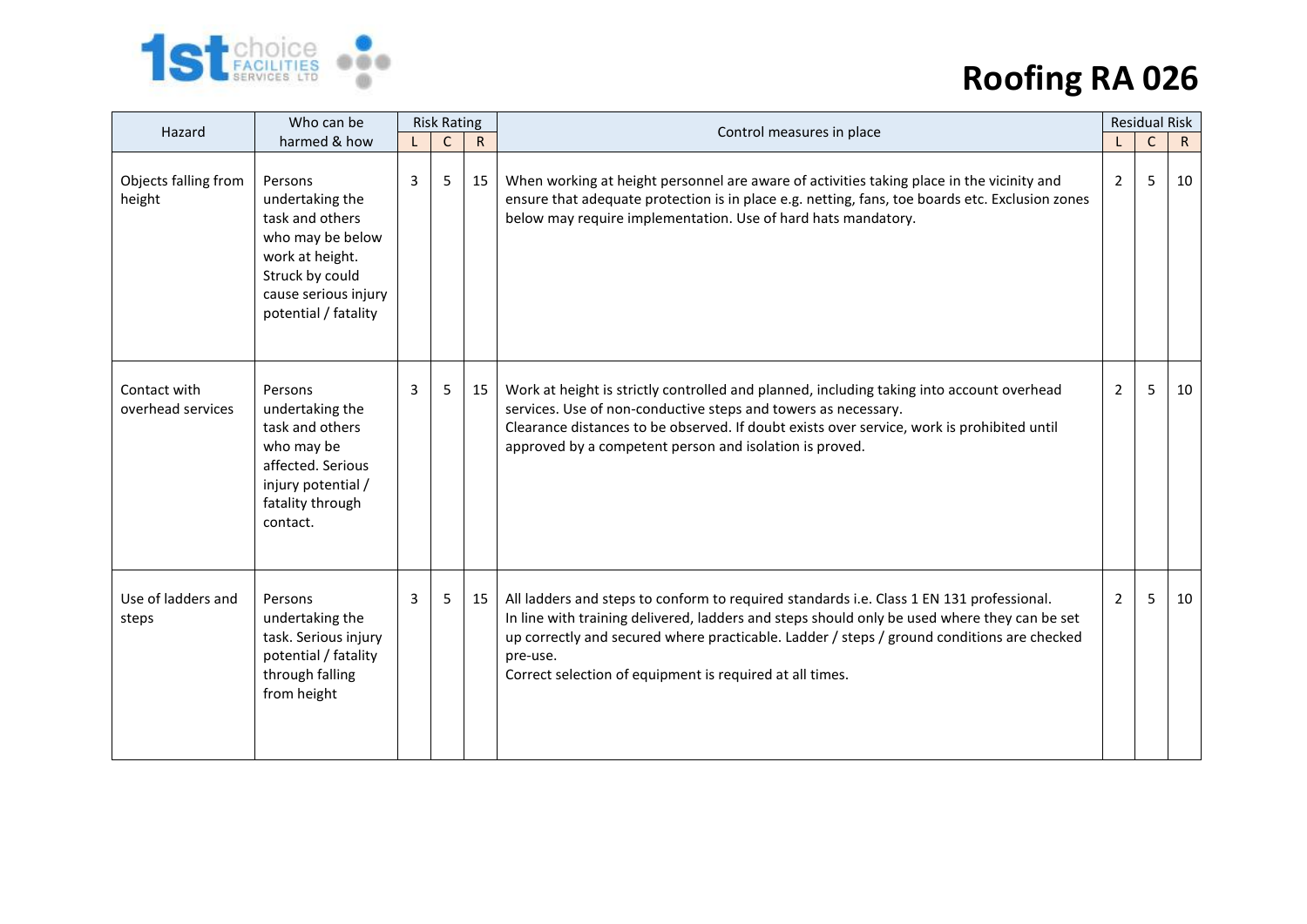

| Hazard                                            | Who can be                                                                                                                                  | <b>Risk Rating</b> |              |              | Control measures in place                                                                                                                                                                                                                                                                                                                                                                                                                                                                                                                                              | <b>Residual Risk</b> |              |              |
|---------------------------------------------------|---------------------------------------------------------------------------------------------------------------------------------------------|--------------------|--------------|--------------|------------------------------------------------------------------------------------------------------------------------------------------------------------------------------------------------------------------------------------------------------------------------------------------------------------------------------------------------------------------------------------------------------------------------------------------------------------------------------------------------------------------------------------------------------------------------|----------------------|--------------|--------------|
|                                                   | harmed & how                                                                                                                                |                    | $\mathsf{C}$ | $\mathsf{R}$ |                                                                                                                                                                                                                                                                                                                                                                                                                                                                                                                                                                        |                      | $\mathsf{C}$ | $\mathsf{R}$ |
| Unstable structure                                | Persons<br>undertaking the<br>task. Serious injury<br>potential / fatality<br>through falling<br>from height or<br>collapse of<br>structure | 3                  | 5            | 15           | Prestart assessment of roof condition / structural stability. Personnel to ensure that<br>conditions are capable of withstanding load including equipment / material used to<br>undertake the task.<br>Personnel competent to make assessment and request additional protection that may be<br>required.                                                                                                                                                                                                                                                               | $\mathbf{1}$         | 5            | 5            |
| Inclement weather<br>conditions                   | Persons<br>undertaking the<br>task. Serious injury<br>fatality through loss<br>of concentration,<br>fatigue, cold and<br>sunstroke etc.     | 3                  | 5            | 15           | All work at height is planned and not carried out if weather conditions prohibit unsafe<br>working.<br>Use of additional PPE in cold weather conditions, and health information delivered to<br>consider health issues associated with outdoor work i.e. skin cancers / heat stroke etc.<br>Where doubt exists, personnel to report to line manager for further advice.                                                                                                                                                                                                | $\mathbf{1}$         | 5            | 5            |
| Movement of any<br>item using manual<br>handling. | Person undertaking<br>the task. Serious<br>musculoskeletal<br>injury including<br>hernias, back<br>injuries and sprains<br>etc.             | 5                  | 4            | 20           | All persons are trained in manual handling and follow training and instruction given including<br>use of Task, individual, load and environment (TILE) methodology. Personnel are instructed<br>to use mechanical assistance wherever practically possible. i.e. electric hoist / gin wheel<br>Loads are broken down as far as is reasonably practicable and team lifting employed where<br>necessary.<br>Where larger or uncommon loads are involved, a specific manual handling assessment will<br>be required.<br>Correct storage of items taken into consideration | 2                    | 4            | 8            |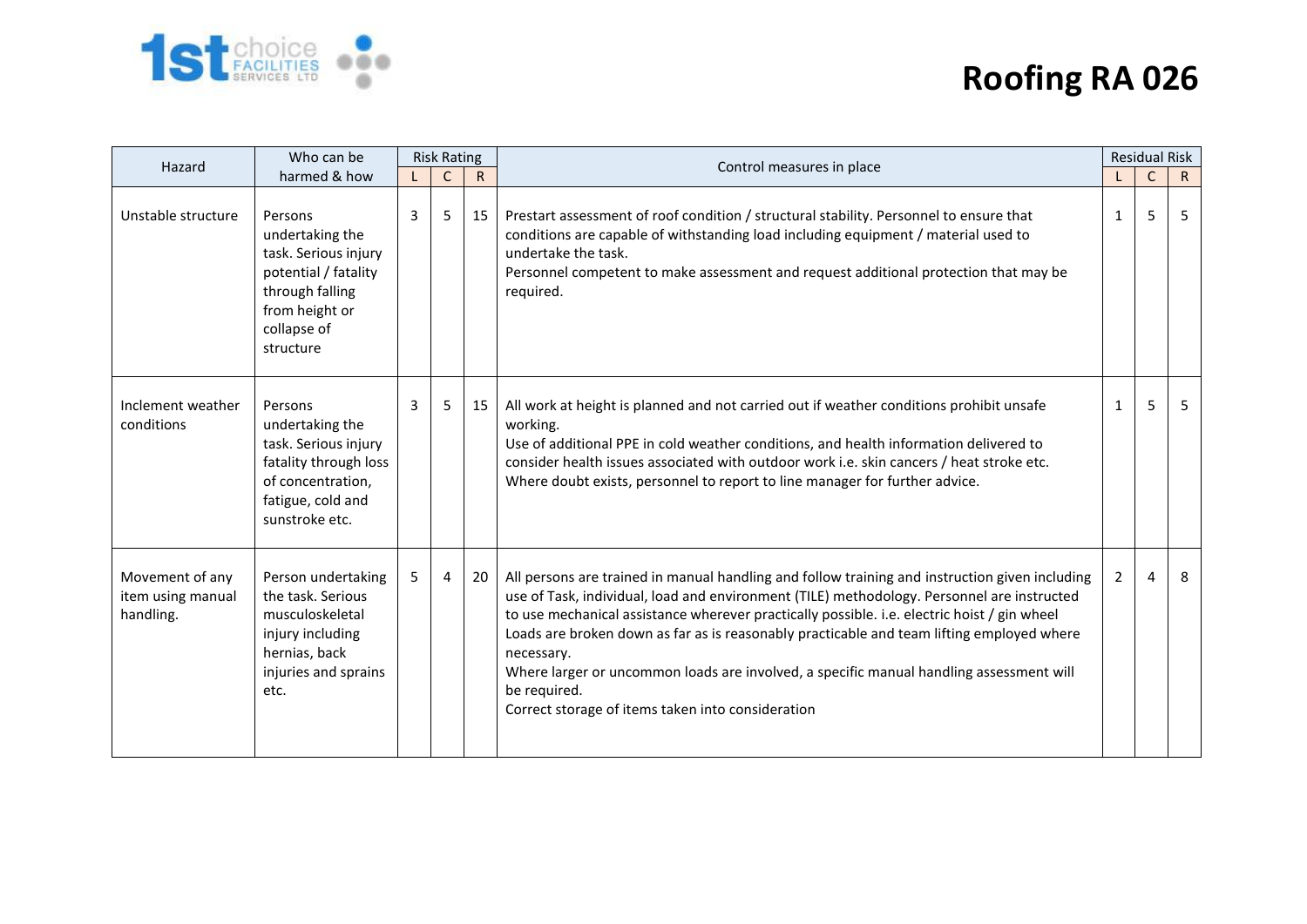



| Removal of waste                 | Persons<br>undertaking the<br>task and others<br>who may be<br>affected by the task<br>including members<br>of the public. | 3 | 4 | 12 | All waste is removed in a controlled manner, waste removal from roof height includes:<br>Use of debris chute direct into skip<br>$\bullet$<br>Controlled removal by hand<br>$\bullet$<br>Use of hoist<br>$\bullet$<br>Use of gin wheel with suitable container<br>$\bullet$<br>Changing of skips undertaken with banksman in place                                                                                  | $\overline{2}$ | 4 | 8 |
|----------------------------------|----------------------------------------------------------------------------------------------------------------------------|---|---|----|---------------------------------------------------------------------------------------------------------------------------------------------------------------------------------------------------------------------------------------------------------------------------------------------------------------------------------------------------------------------------------------------------------------------|----------------|---|---|
| Slips, trips and falls           | Persons<br>undertaking the<br>task. Serious injury<br>potential increasing<br>due to MH activity.                          | 4 | 4 | 16 | Routes and areas are checked for obstructions and availability of space or other hazards i.e.<br>wet floor, spillages, uneven or slippery surfaces and cables etc. prior to use.<br>Personnel aware of additional hazards that may lead to STF on the same level i.e. inadequate<br>lighting, weather conditions, changes in surface etc.<br>Good housekeeping standards are maintained and inspected at all times. | 2              | 4 | 8 |
| Contact with<br>respirable dusts | All persons<br>undertaking the<br>task and others i.e.<br>members of the<br>public, clients,                               | 3 | 4 | 12 | All dust emitting operations are kept to a minimum with dust suppression employed as<br>determined the best option at the location of the works. All operatives to have in date<br>asbestos awareness training (refreshed annually) as a minimum.<br>In an enclosed area, the use of local exhaust ventilation is to be employed together                                                                           | 1              | 4 | 4 |
|                                  | tenants and young                                                                                                          |   |   |    | with additional controls as may be required.                                                                                                                                                                                                                                                                                                                                                                        |                |   |   |
|                                  | persons.<br>Potential for mild                                                                                             |   |   |    | The use of on tool extraction / collection with controls mounted onto or integrated<br>into the hand-held tool to capture dust emissions.                                                                                                                                                                                                                                                                           | 2              |   | 8 |
|                                  | irritation through<br>to long term                                                                                         |   |   |    | Dusts may be dampened down using either water or a suitable surfactant. Damping<br>$\bullet$                                                                                                                                                                                                                                                                                                                        | 1              | 4 | 4 |
|                                  | adverse health<br>effects including<br>cancers, silicosis,                                                                 |   |   |    | down of works is to be continuous for the time the tooling is in use.<br>Use of suitable and sufficient PPE from FFP1 standard mask for general dusts<br>through to powered masks or hoods. Operatives to undergo fit testing to ensure the<br>use of PPE is correct.                                                                                                                                               | 2              |   | 8 |
|                                  | COPD&<br>emphysema                                                                                                         |   |   |    | Operative training in hazards and control measures associated with certain dusts i.e.<br>silica and asbestos.                                                                                                                                                                                                                                                                                                       | 2              | 4 | 8 |
|                                  |                                                                                                                            |   |   |    | Wherever practicable, materials to be cut away from site and in a controlled<br>environment.                                                                                                                                                                                                                                                                                                                        | 1              | 4 | 4 |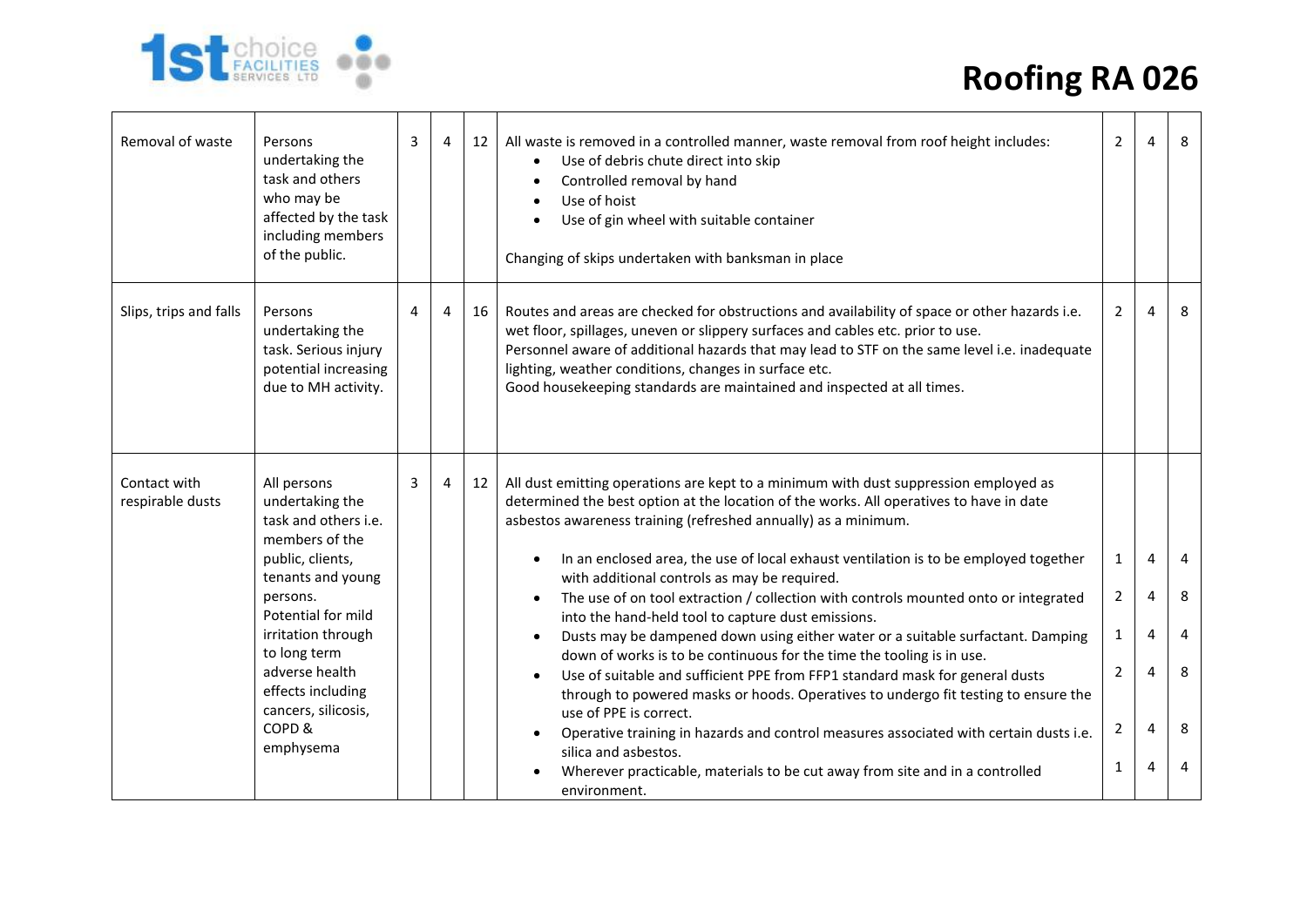



| Use of machinery /<br>plant                                            | Persons using<br>machinery at risk of<br>serious injury<br>through drawing in,<br>collision, fire, burns<br>or contact with<br>moving parts | 4 | $\overline{4}$ | 16 | Persons trained in the use of type of work equipment in use. Equipment to be placed on firm<br>level ground. Use of petrol driven equipment to take place in a ventilated area. Use of<br>electrical equipment to be in line with requirements relating to electrical plant including PAT<br>testing, RCD protected, use of transformer etc. Regular inspection of all work equipment pre<br>use and at regular intervals.<br>Hot works permit required when using tar boilers ensuring all controls outlined are in place.                                                                                                                                                                                                                                                            | $\overline{2}$ | 4 | 8 |
|------------------------------------------------------------------------|---------------------------------------------------------------------------------------------------------------------------------------------|---|----------------|----|----------------------------------------------------------------------------------------------------------------------------------------------------------------------------------------------------------------------------------------------------------------------------------------------------------------------------------------------------------------------------------------------------------------------------------------------------------------------------------------------------------------------------------------------------------------------------------------------------------------------------------------------------------------------------------------------------------------------------------------------------------------------------------------|----------------|---|---|
| Use of hand tools                                                      | Persons using tool<br>and others in the<br>area, potential for<br>minor to serious<br>injury.                                               | 3 | 3              | 9  | Operatives to select the correct tool for the given task.<br>Pre-use checks on tooling to ensure that grips are in place and in good, clean condition.<br>Ensure hands / gloves are free from oil / grease or other that may affect grip. Use of hand<br>protective PPE as necessary. Keep hands behind cutting edge. Ensure piece being worked on<br>is suitably restrained to prevent movement that may increase the likelihood of injury.<br>Use of suitable eye protection mandatory when using cartridge equipment                                                                                                                                                                                                                                                                | 1              | 3 | 3 |
| Discovery of or<br>damage to material<br>that may contain<br>asbestos. | Operatives /<br>engineers and<br>others who may be<br>affected.<br>Potential for<br>serious long-term<br>health problems                    | 3 | $\overline{4}$ | 12 | All personnel are trained in asbestos awareness as a minimum and follow advice given during<br>the training.<br>Prior to personnel undertaking any work where asbestos may be present, the asbestos<br>register shall be consulted. Where this is not available, a copy is to be requested from the<br>client. Likely locations include pipework, flues, decorative textured coatings etc.<br>Personnel are not permitted to undertake any works involving asbestos containing material<br>unless trained in the correct procedures.<br>Should any person come across any suspected asbestos containing material (ACM) they must<br>stop work immediately and inform their line manager who should arrange for the client to be<br>informed of the situation and await further advice. | 2              | 4 | 8 |